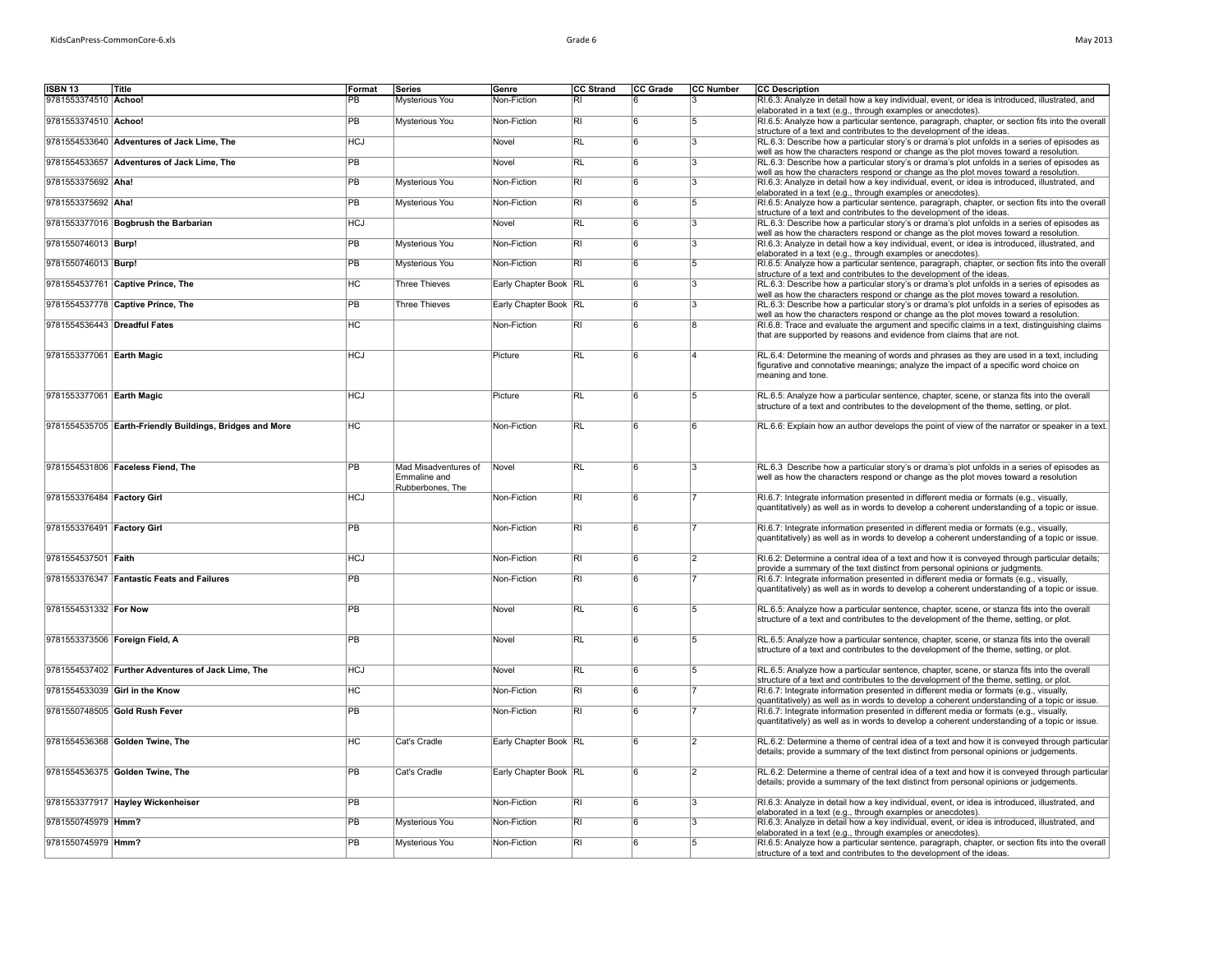| iviay 2013 |  |
|------------|--|
|            |  |
|            |  |
|            |  |

| ISBN 13                      | Title                                                           | Format          | Series                                         | Genre                 | CC Strand               | CC Grade         | CC Number      | <b>CC Description</b>                                                                                                                                                                                                                                              |
|------------------------------|-----------------------------------------------------------------|-----------------|------------------------------------------------|-----------------------|-------------------------|------------------|----------------|--------------------------------------------------------------------------------------------------------------------------------------------------------------------------------------------------------------------------------------------------------------------|
|                              | 9781553376934 Into the Volcano                                  | $\overline{PB}$ |                                                | Non-Fiction           | RI                      | 6                |                | RI.6.7: Integrate information presented in different media or formats (e.g., visually,<br>quantitatively) as well as in words to develop a coherent understanding of a topic or issue.                                                                             |
|                              | 9781553377382 Isabel Factor, The                                | $\overline{PB}$ |                                                | Novel                 | RL                      | $\overline{6}$   | l3             | RL.6.3: Describe how a particular story's or drama's plot unfolds in a series of episodes as                                                                                                                                                                       |
|                              | 9781553377382 Isabel Factor, The                                | <b>PB</b>       |                                                | Novel                 | <b>RL</b>               | 6                | $\overline{5}$ | well as how the characters respond or change as the plot moves toward a resolution.<br>RL.6.5: Analyze how a particular sentence, chapter, scene, or stanza fits into the overall                                                                                  |
| 9781550744637 Janey's Girl   |                                                                 | PB              |                                                | Novel                 | RL                      | $\overline{6}$   | 15             | structure of a text and contributes to the development of the theme, setting, or plot.<br>RL.6.5: Analyze how a particular sentence, chapter, scene or stanza fits into the overall                                                                                |
|                              |                                                                 |                 |                                                |                       |                         |                  |                | structure of a text and contributes to the development of the theme, setting, or plot.                                                                                                                                                                             |
| 9781554532650 Losing Forever |                                                                 | PB              |                                                | Novel                 | <b>RL</b>               | 6                | l3             | RL.6.3: Describe how a particular story's or drama's plot unfolds in a series of episodes as<br>well as how the characters respond or change as the plot moves toward a resolution.                                                                                |
| 9781554532650 Losing Forever |                                                                 | PB              |                                                | Novel                 | <b>RL</b>               | $6\overline{6}$  | 6              | RL.6.6: Explain how an author develops the point of view of the narrator or speaker in a text.                                                                                                                                                                     |
|                              | 9781553371755 Media Madness                                     | PB              |                                                | Non-Fiction           | RI                      | $6 \overline{6}$ | 14             | RI.6.4: Determine the meaning of words and phrases as they are used in a text, including<br>figurative, connotative, and technical meanings.                                                                                                                       |
|                              | 9781553371755 Media Madness                                     | <b>PB</b>       |                                                | Non-Fiction           | RI                      | 6                | 8              | RI.6.8: Trace and evaluate the argument and specific claims in a text, distinguishing claims<br>that are supported by reasons and evidence from claims that are not.                                                                                               |
|                              | 9781553371755 Media Madness                                     | <b>PB</b>       |                                                | Non-Fiction           | RI.                     | 6                | 5              | RL.6.5: Analyze how a particular sentence, paragraph, chapter, or section fits into the overall<br>structure of a text and contributes to the development of the ideas.                                                                                            |
| 9781553376644 Mob, The       |                                                                 | $\overline{PB}$ | Feather and Bone: The Novel<br>Crow Chronicles |                       | $\overline{R}$          | $\overline{6}$   | 3              | RL.6.3: Describe how a particular story's or drama's plot unfolds in a series of episodes as<br>well as how the characters respond or change as the plot moves toward a resolution.                                                                                |
| 9781553376644 Mob, The       |                                                                 | $\overline{PB}$ | Feather and Bone: The Novel                    |                       | RL                      | $\overline{6}$   | 15             | RL.6.5: Analyze how a particular sentence, chapter, scene or stanza fits into the overall                                                                                                                                                                          |
| 9781553376644 Mob, The       |                                                                 | $\overline{PB}$ | Crow Chronicles<br>Feather and Bone: The Novel |                       | <b>RL</b>               | $\overline{6}$   | 6              | structure of a text and contributes to the development of the theme, setting or plot.<br>RL.6.6: Explain how an author develops the point of view of the narrator or speaker in a text.                                                                            |
|                              | 9781554532674 My Childhood Under Fire                           | PB              | <b>Crow Chronicles</b>                         | Non-Fiction           | RL                      | 6                | $\overline{2}$ | RL.6.2: Determine a theme or central idea of a text and how it is conveyed through                                                                                                                                                                                 |
|                              |                                                                 |                 |                                                |                       |                         |                  |                | particular details; provide a summary of the text distinct from personal opinions or<br>judaments.                                                                                                                                                                 |
|                              | 9781554532674 My Childhood Under Fire                           | <b>PB</b>       |                                                | Non-Fiction           | $\overline{RL}$         | 6                | 5              | RL.6.5: Analyze how a particular sentence, chapter, scene, or stanza fits into the overall                                                                                                                                                                         |
|                              | 9781554531844 My Mother Is a French Fry and Further Proof of My | PB              |                                                | Novel                 | RL                      | 6                | ۱ĥ             | structure of a text and contributes to the development of the theme, setting, or plot.<br>RL.6.6: Explain how an author develops the point of view of the narrator or speaker in a text.                                                                           |
|                              | <b>Fuzzed-Up Life</b>                                           | <b>HCJ</b>      |                                                | Novel                 | <b>RL</b>               | 6                | 12             |                                                                                                                                                                                                                                                                    |
|                              | 9781553378136 My Name Is Henry Bibb                             |                 |                                                |                       |                         |                  |                | RL.6.2: Determine a theme or central idea of a text and how it is conveyed through<br>particular details; provide a summary of the text distinct from personal opinions or<br>judaments.                                                                           |
|                              | 9781553378129 My Name Is Phillis Wheatley                       | <b>HCJ</b>      |                                                | Novel                 | <b>RL</b>               | l R              | 12             | RL.6.2: Determine a theme or central idea of a text and how it is conveyed through                                                                                                                                                                                 |
|                              |                                                                 |                 |                                                |                       |                         |                  |                | particular details; provide a summary of the text distinct from personal opinions or<br>judaments.                                                                                                                                                                 |
|                              | 9781554531776 No Girls Allowed                                  | H <sub>C</sub>  |                                                | Non-Fiction           | $\overline{RI}$         | 6                | 2              | RI.6.2: Determine a central idea of a text and how it is conveyed through particular details;<br>provide a summary of the text distinct from personal opinions or judgments.                                                                                       |
|                              | 9781554531783 No Girls Allowed                                  | PB              |                                                | Non-Fiction           | $\overline{R}$          | $\overline{6}$   | $\overline{2}$ | RI.6.2: Determine a central idea of a text and how it is conveyed through particular details;                                                                                                                                                                      |
| 9781554534746 Ortega         |                                                                 | <b>HCJ</b>      |                                                | Novel                 | <b>RL</b>               | 6                | l3             | provide a summary of the text distinct from personal opinions or judgments.<br>RL.6.3: Describe how a particular story's or drama's plot unfolds in a series of episodes as<br>well as how the characters respond or change as the plot moves toward a resolution. |
|                              | 9781550745740 Pioneer Thanksgiving, A                           | PB              |                                                | Non-Fiction           | <b>RL</b>               | $\overline{6}$   | 15             | RL.6.5: Analyze how a particular sentence, chapter, scene, or stanza fits into the overall<br>structure of a text and contributes to the development of the theme, setting, or plot.                                                                               |
|                              | 9781554533190 Recipe for Disaster                               | <b>HCJ</b>      |                                                | Novel                 | <b>RL</b>               | $6 \overline{6}$ | l3             | RL.6.3: Describe how a particular story's or drama's plot unfolds in a series of episodes as                                                                                                                                                                       |
|                              | 9781554533206 Recipe for Disaster                               | PB              |                                                | Novel                 | RL                      | 6                | 3              | well as how the characters respond or change as the plot moves toward a resolution.<br>RL.6.3: Describe how a particular story's or drama's plot unfolds in a series of episodes as                                                                                |
| 9781554532919 Seeing Red     |                                                                 | <b>HCJ</b>      |                                                | Novel                 | <b>RL</b>               | 6                | l3             | well as how the characters respond or change as the plot moves toward a resolution.<br>RL.6.3 Describe how a particular story's or drama's plot unfolds in a series of episodes as                                                                                 |
|                              |                                                                 |                 |                                                |                       | RL                      | 6                | 6              | well as how the characters respond or change as the plot moves toward a resolution                                                                                                                                                                                 |
| 9781554532919 Seeing Red     |                                                                 | HCJ             |                                                | Novel                 |                         |                  |                | RL.6.6: Explain how an author develops the point of view of the narrator or speaker in a text.                                                                                                                                                                     |
| 9781554532926 Seeing Red     |                                                                 | <b>PB</b>       |                                                | Novel                 | RL                      | $\overline{6}$   | l3             | RL.6.3 Describe how a particular story's or drama's plot unfolds in a series of episodes as<br>well as how the characters respond or change as the plot moves toward a resolution                                                                                  |
| 9781554532926 Seeing Red     |                                                                 | PB              |                                                | Novel                 | <b>RL</b>               | 6                | 6              | RL.6.6: Explain how an author develops the point of view of the narrator or speaker in a text.                                                                                                                                                                     |
|                              | 9781554534166 Sign of the Black Rock, The                       | HC              | <b>Three Thieves</b>                           | Early Chapter Book RL |                         | $\overline{6}$   | l3             | RL.6.3: Describe how a particular story's or drama's plot unfolds in a series of episodes as<br>well as how the characters respond or change as the plot moves toward a resolution.                                                                                |
|                              | 9781554534173 Sign of the Black Rock, The                       | <b>PB</b>       | <b>Three Thieves</b>                           | Early Chapter Book RL |                         | 6                | 3              | RL.6.3: Describe how a particular story's or drama's plot unfolds in a series of episodes as<br>well as how the characters respond or change as the plot moves toward a resolution.                                                                                |
| 9781553377771 Squirt!        |                                                                 | $\overline{PB}$ | Mysterious You                                 | Non-Fiction           | RI                      | 6                | 13             | RI.6.3: Analyze in detail how a key individual, event, or idea is introduced, illustrated, and                                                                                                                                                                     |
| 9781553377771 Squirt!        |                                                                 | PB              | Mysterious You                                 | Non-Fiction           | $\overline{\mathsf{R}}$ | $6 \overline{6}$ | 5              | elaborated in a text (e.g., through examples or anecdotes).<br>RI.6.5: Analyze how a particular sentence, paragraph, chapter, or section fits into the overall                                                                                                     |
|                              | 9781553378839 Strictest School in the World, The                | PB              | Mad Misadventures of                           | Novel                 | <b>RL</b>               | 6                |                | structure of a text and contributes to the development of the ideas.<br>RL.6.3 Describe how a particular story's or drama's plot unfolds in a series of episodes as                                                                                                |
|                              |                                                                 |                 | Emmaline and<br>Rubberbones. The               |                       |                         |                  |                | well as how the characters respond or change as the plot moves toward a resolution                                                                                                                                                                                 |
| 9781554534234 Think Again    |                                                                 | <b>HCJ</b>      |                                                | Picture               | <b>RL</b>               | $6\overline{6}$  |                | RL.6.4: Determine the meaning of words and phrases as they are used in a text, including                                                                                                                                                                           |
|                              |                                                                 |                 |                                                |                       |                         |                  |                | figurative and connotative meanings; analyze the impacts of a specific word choice on<br>meaning and tone.                                                                                                                                                         |
|                              | 9781554534142 Tower of Treasure                                 | HC              | <b>Three Thieves</b>                           | Early Chapter Book RL |                         | 6                | l3             | RL.6.3: Describe how a particular story's or drama's plot unfolds in a series of episodes as<br>well as how the characters respond or change as the plot moves toward a resolution.                                                                                |
|                              | 9781554534159 Tower of Treasure                                 | <b>PB</b>       | <b>Three Thieves</b>                           | Early Chapter Book RL |                         | 6                | । २            | RL.6.3: Describe how a particular story's or drama's plot unfolds in a series of episodes as                                                                                                                                                                       |
|                              |                                                                 |                 |                                                |                       |                         |                  |                | well as how the characters respond or change as the plot moves toward a resolution.                                                                                                                                                                                |